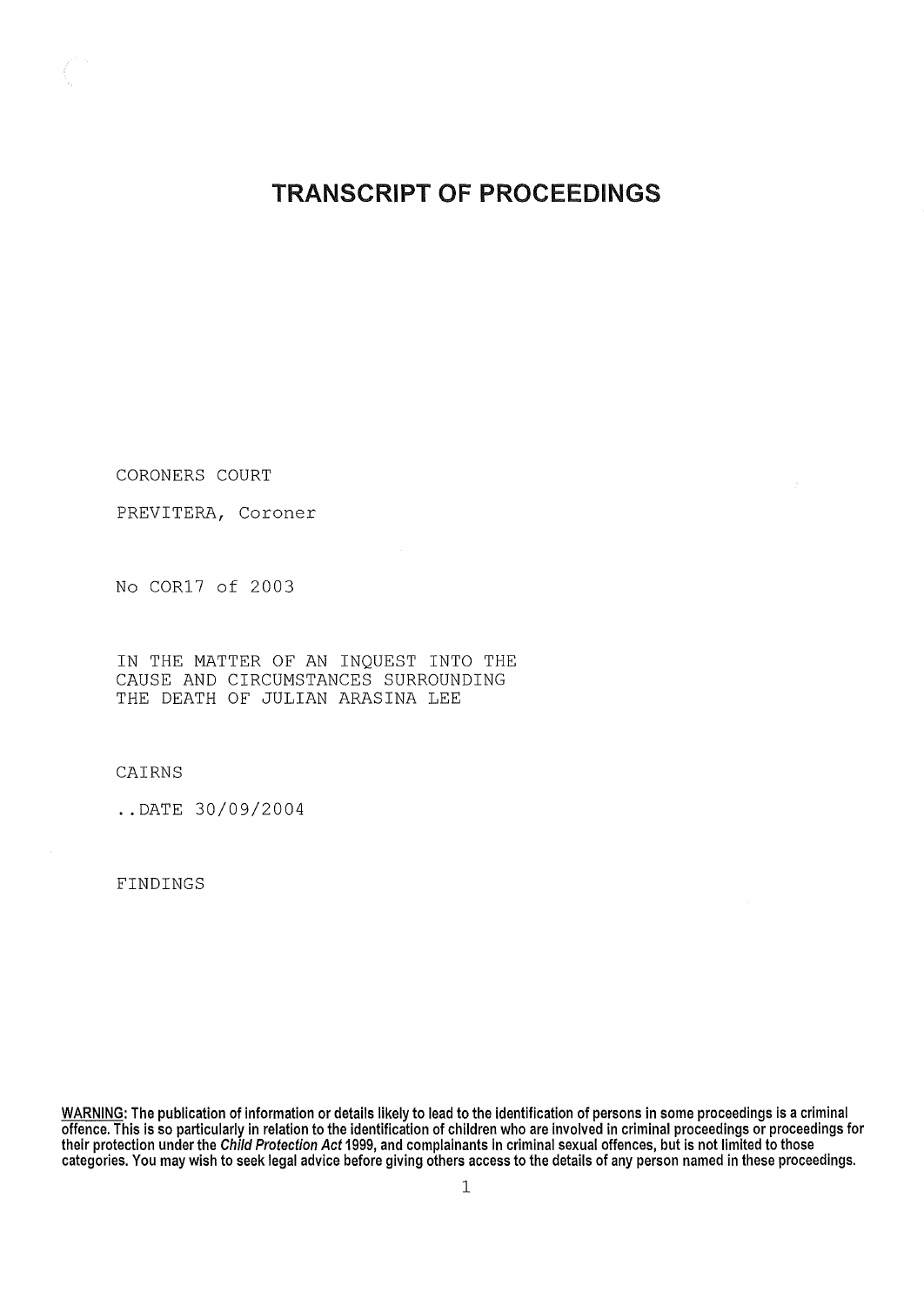30092004 Tl/GRB M/T CAIR03/279 (Previtera, Coroner) CORONER: An inquest having been held into the death of Julian Arasina Lee between the 23rd and 25th of August 2004 it is now incumbent upon me pursuant to the provisions of the Coroners Act 1958 to deliver requisite findings in open Court.

The purpose of any such inquest is limited to establishing as far as practicable: (1) the fact that a person has died; (2) the identity of the deceased person; (3) when, where and how the death occurred; and (4) whether any person should be charged with any of the offences referred to in section 24 of the Act.

It is not submitted by any of the legal representatives for the parties or interested persons that any person should be so charged, and I am satisfied that on the whole of the evidence before me that there is insufficient evidence upon which any person should be committed for trial on any of the charges referred to in section 24 subparagraph 1, subparagraph D of 40 the Coroners Act 1958.

In making my findings I am not permitted under the provisions of the Act to express any opinion on any matter which is outside the abovementioned scope of the inquest except in the form of a rider or recommendation. I should also make it clear that any findings I do make in these proceedings are not to be framed in any way which may determine or influence any

 $20$ 

10

 $\sqrt{2}$ 

30

50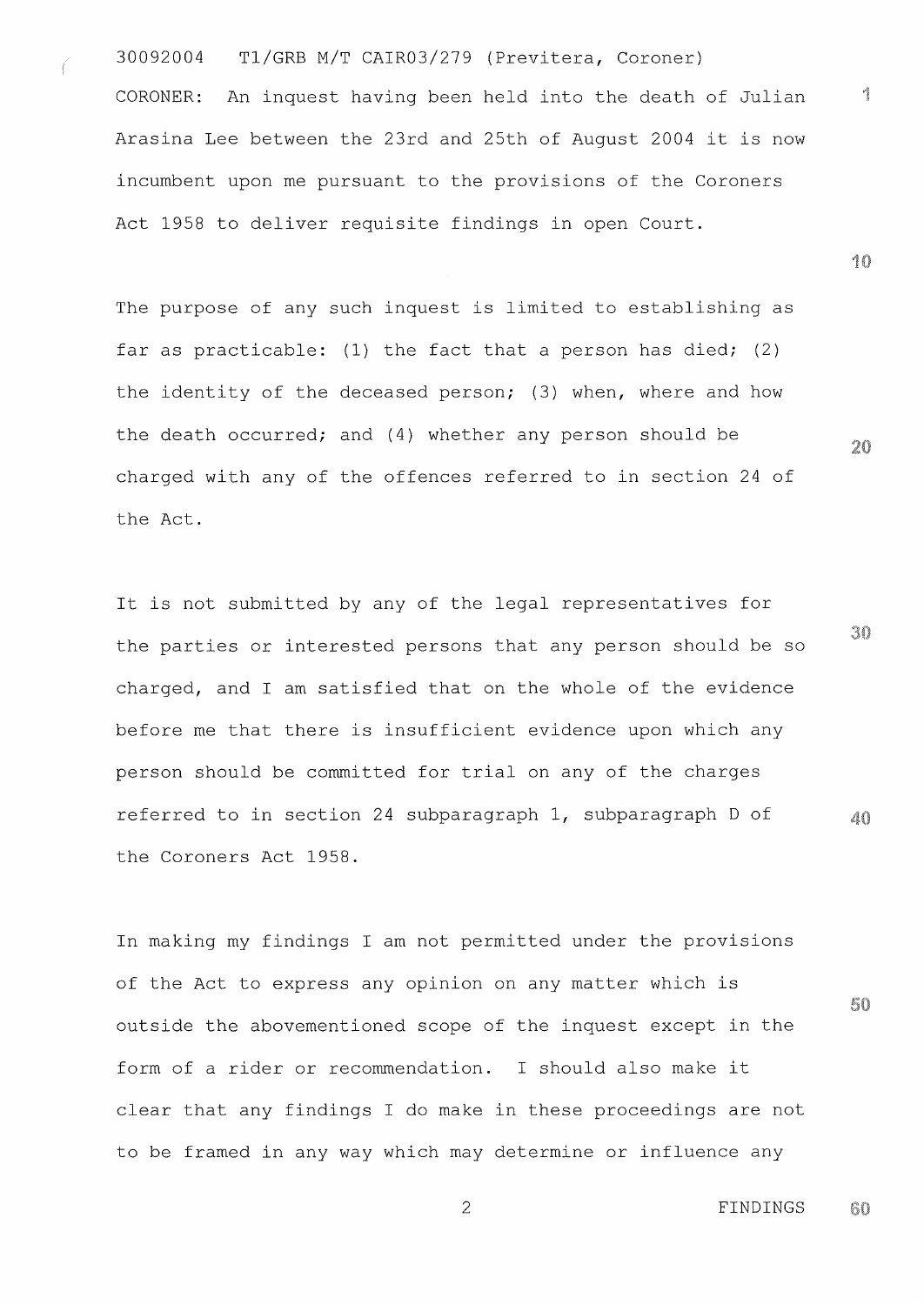30092004 T1/GRB M/T CAIR03/279 (Previtera, Coroner) question or issue of liability in any other place, or which might suggest that any person should be found guilty or otherwise in any other proceedings, whatever their nature.

This inquest received into evidence a large number of statements of witnesses, including those of Paul Burns, Brett Dennis, and George Doward, who exercised their right to claim privilege when called to give oral evidence. A number of exhibits were also tendered in addition to which oral evidence was heard from a number of other witnesses, as well as persons involved directly or indirectly in the care of Julian prior to his death.

30 This Court commends the efforts of the investigating officer, Detective Sergeant Syd Churchill, in undertaking a most comprehensive and thorough investigation which has enabled this inquest to be satisfied that it has been placed in the best position possible to make the necessary findings.  $40$ 

The circumstances giving rise to the tragic incident necessitating these proceedings can be stated as follows: For a couple of weeks prior to the 1st of February 2003 Julian had 60 been exhibiting markedly changed behaviour according to his girlfriend, Renee Croft.

> FINDINGS 60

 $\frac{1}{2}$ 

40

 $20$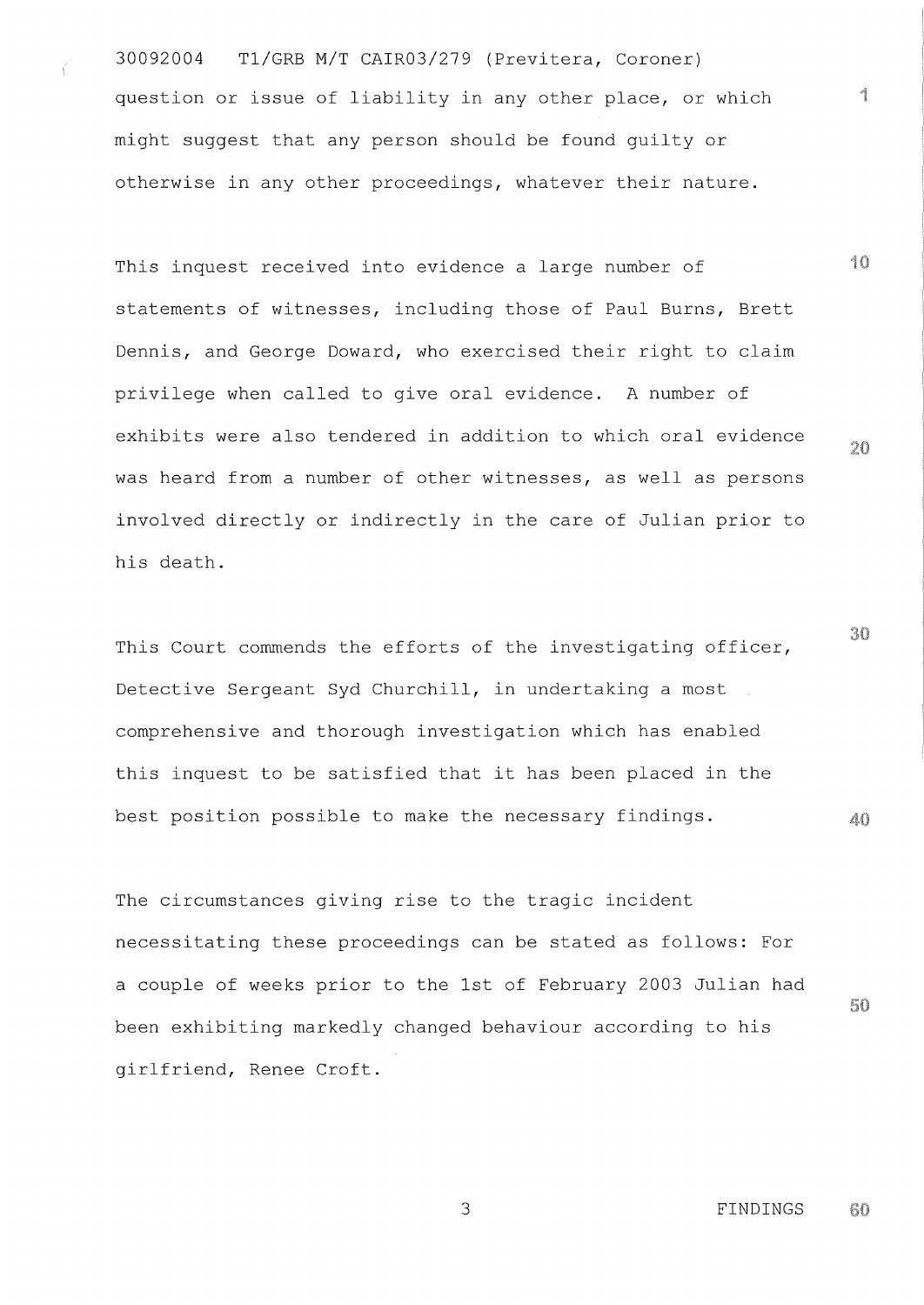30092004 Tl/GRB M/T CAIR03/279 (Previtera, Coroner) This behaviour escalated to such a degree that after consultation with Dr Nunn, a general practitioner, a recommendation to, and a home visit on the 1st of February 2003 by the CAT team - which is the Mental Health Unit Crisis 10 Intervention Team - duly and voluntarily accompanied Dr Cameron-Kirksmith, and nurses Kirsty O'Carroll and Melinda Hsu to the Mental Health Unit at Cairns Base Hospital. This occurred after assessment of Julian by Dr Kirk-Smith at Julian's father's residence at approximately 3.20 p.m.  $20$ 

Julian was voluntarily admitted to the lower dependency unit at approximately 4 p.m. on that day by Paul Burns, the admissions nurse. While certain medication was prescribed for Julian at that time, he declined to take any at that time.

At approximately 9 to 9.15 p.m. Julian was observed by a number of witnesses playing pool in the lounge of the lower dependency unit, and began to exhibit increasingly agitated  $40$ behaviours in the presence of Paul Burns and Anne Ripberger, another nurse present in the lounge of the lower dependency unit.

Paul Burns left the room and returned very soon thereafter followed by two other nurses, Brett Dennis and George Doward, a wards man, George Tait, and two security officers, Wayne Gibson and Ross McMurtie. A number of witnesses observed that

<sup>4</sup> FINDINGS60

 $\mathcal{A}_{\mathbb{R}}$ 

30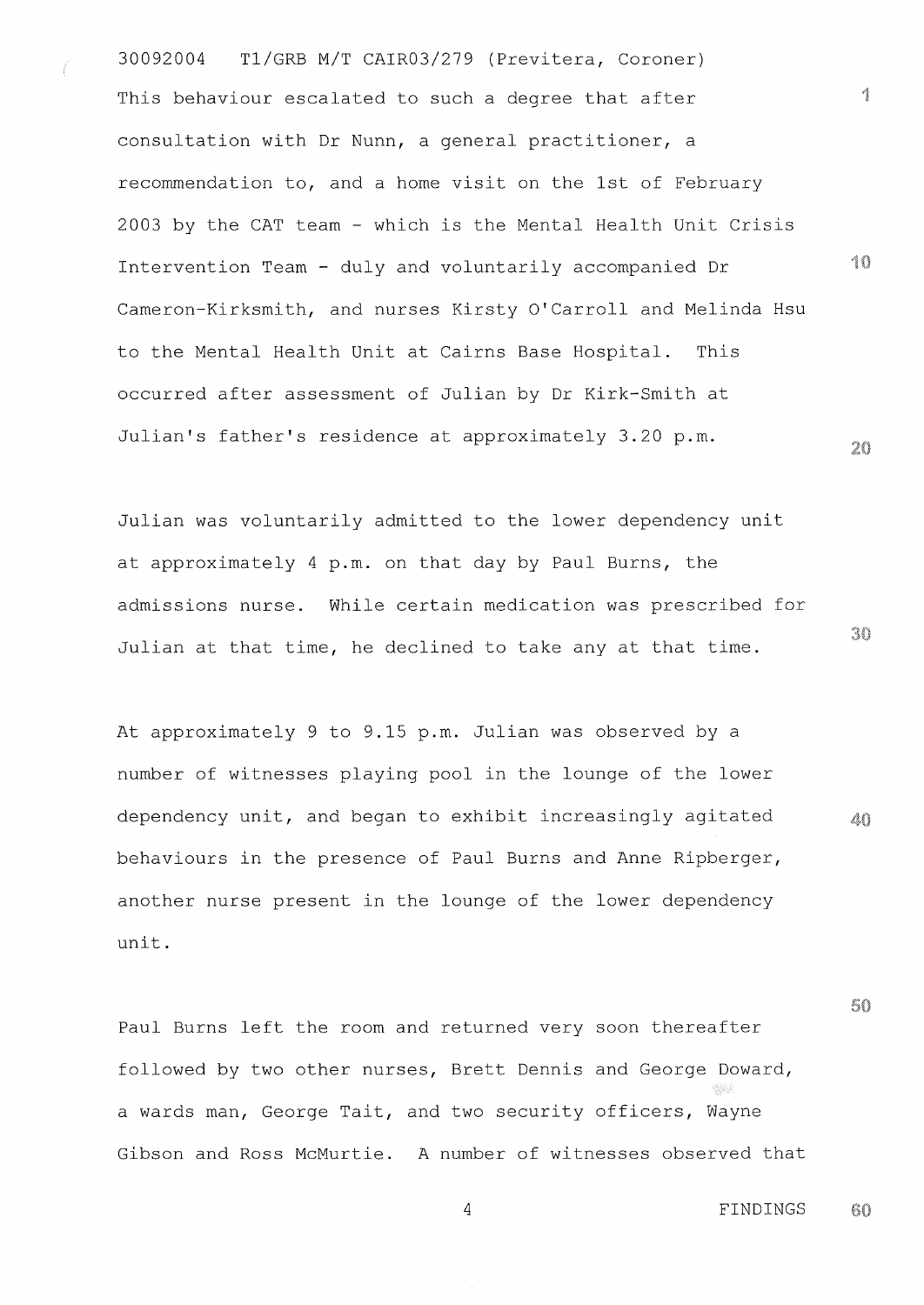30092004 Tl/GRB M/T CAIR03/279 (Previtera, Coroner) when Julian was approached by Paul Burns he became extremely agitated, screaming and yelling, and making threats of physical injury if any person approached him.

<sup>1</sup> **0** A number of witnesses then observed Julian to jump over some chairs in the lounge, run from the room, through the lower dependency unit, along a verandah to the glass doors leading into the special purposes unit where he could not gain entry. He was therefore effectively cornered, or certainly that is  $20$ how one presumes he must have felt as he had been followed closely by Paul Burns, Brett Dennis and Wayne Gibson, who were followed closely by George Doward, Ross McMurtie, and George Tait.

<sup>I</sup> accept on the whole of the evidence that what followed then, most unfortunately, was a violent struggle by Julian to avoid restraint, in the course of which he struck Paul Burns in the face, punched Wayne Gibson to the head, and was generally thrashing about in a manner which, I accept, demonstrated extreme agitation, fear, and strength by Julian in his attempts to break free.

<sup>I</sup> accept on the whole of the evidence that what occurred then involved Brett Dennis, Ross McMurtie, Wayne Gibson and George Tait taking hold of Julian's arms, torso, and one of his ankles respectively, the whole group then fell to the floor,

 $30$ 

 $40$ 

4

so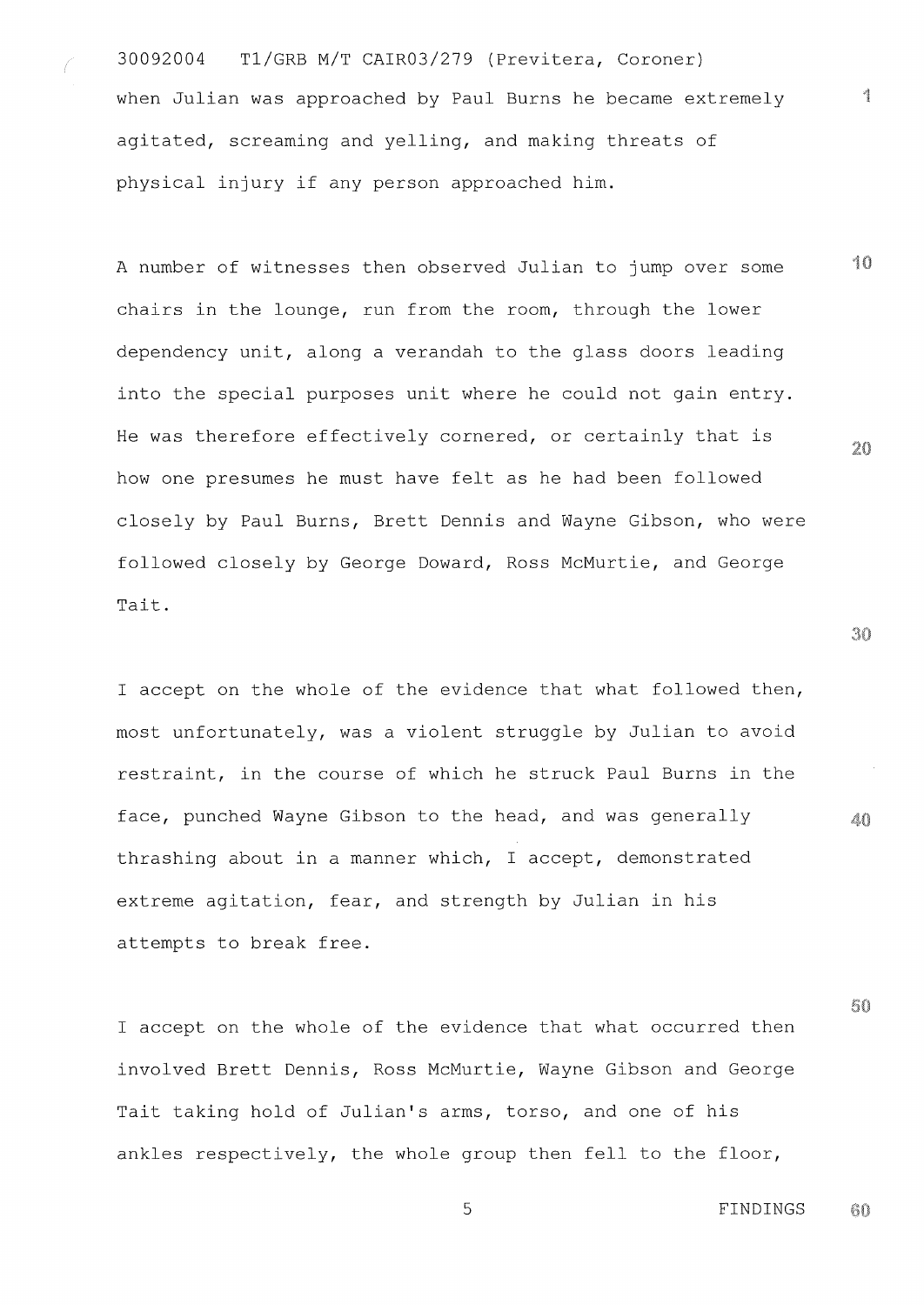30092004 Tl/GRB M/T CAIR03/279 (Previtera, Coroner) as a consequence of which Julian was lying stomach-down on the floor with Brett Dennis, Paul Burns and George Doward restraining the upper part of his body, and Wayne Gibson, Ross McMurtie and George Tait restraining the lower end of his body.

Throughout Julian continued to thrash about, screaming to be released, and exhibiting extreme strength in trying to break free from the various holds upon him. I accept on the whole of the evidence that Brett Dennis had his arm around Julian's head and neck area in such a hold that enabled Julian to bite down hard on Brett Dennis's right forearm, so as to cause a break in the skin. Brett Dennis's forearm was only freed from Julian's grip after George Doward intervened.

<sup>I</sup> accept the evidence of Wayne Gibson, George Doward and George Tait that whilst Julian remained handcuffed on the floor those handcuffs, having been placed by Ross McMurtie, and that placement being assisted by Wayne Gibson, that Paul Burns sat on Julian's back in the area between Julian's waist and shoulder blades. It is not clear from the evidence whether this occurred prior to any injections, or between the second and third injections.

The first injection was of 10 milligrams of Droperidol, followed immediately by a second injection being two milligrams of Cogentin, both administered by nurse Lyall 30

 $20$ 

**10**

4

 $40$ 

50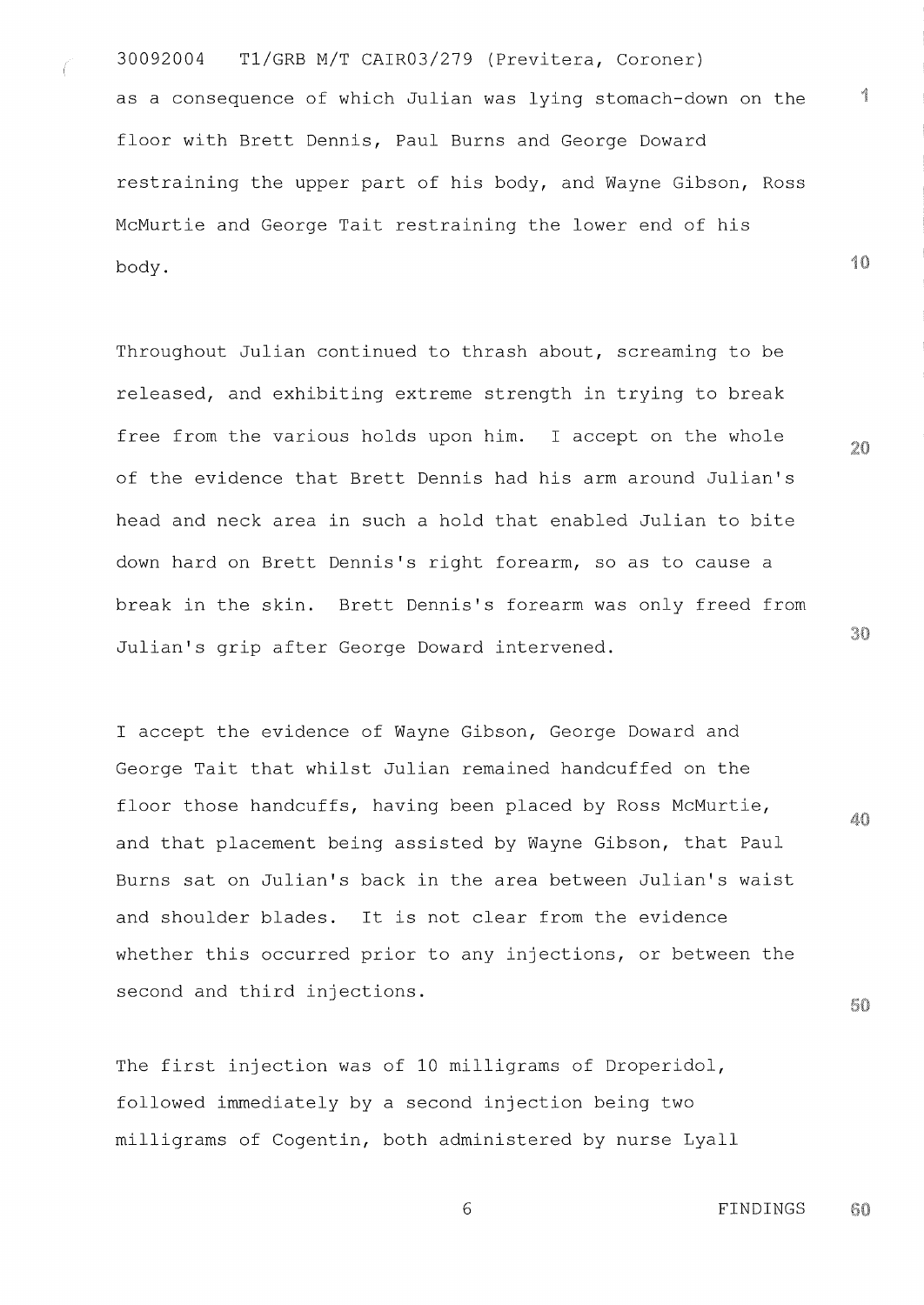30092004 T1/GRB M/T CAIR03/279 (Previtera, Coroner) Forde, and authorised by Dr Cameron-Kirksmith over the phone. Dr Kirksmith herself then, upon arrival at the hospital, approved a third injection, being five milligrams of Midazolam, which was also administered by Lyall Forde, and in Dr Cameron-Kirksmith's presence.

<sup>I</sup> accept Dr Kirksmith's evidence that because the Medazolam did not seem to take effect straightaway she left the room, and asked Lyall Forde to draw up and administer 150 milligrams of Clopixol-acuphase, which he did after nursing and security staff had released their restraints. Dr Kirksmith and Anne Ripberger then observed that Julian was not breathing. He was, at this stage, still stomach-down on the floor.

Dr Kirksmith gave a direction that Julian be placed on his back so that CPR could be commenced, and I accept that there was a delay in doing so because of a difficulty in removing the handcuffs which had been placed there under circumstances where there had been no authorisation from medical staff for that particular restraint to be administered.

Dr Kirksmith inserted a guedel airway and Julian was intubated and given adrenalin, but due to a failure to respond to the efforts of a number of the medical staff, those efforts were terminated after approximately 25 minutes, and Julian was declared clinically dead at approximately 10.30 p.m. on the 1st of February 2003.

> <sup>7</sup> FINDINGS60

 $\frac{\partial \hat{S}}{\partial \hat{S}}$ 

10

 $20$ 

 $30<sup>2</sup>$ 

40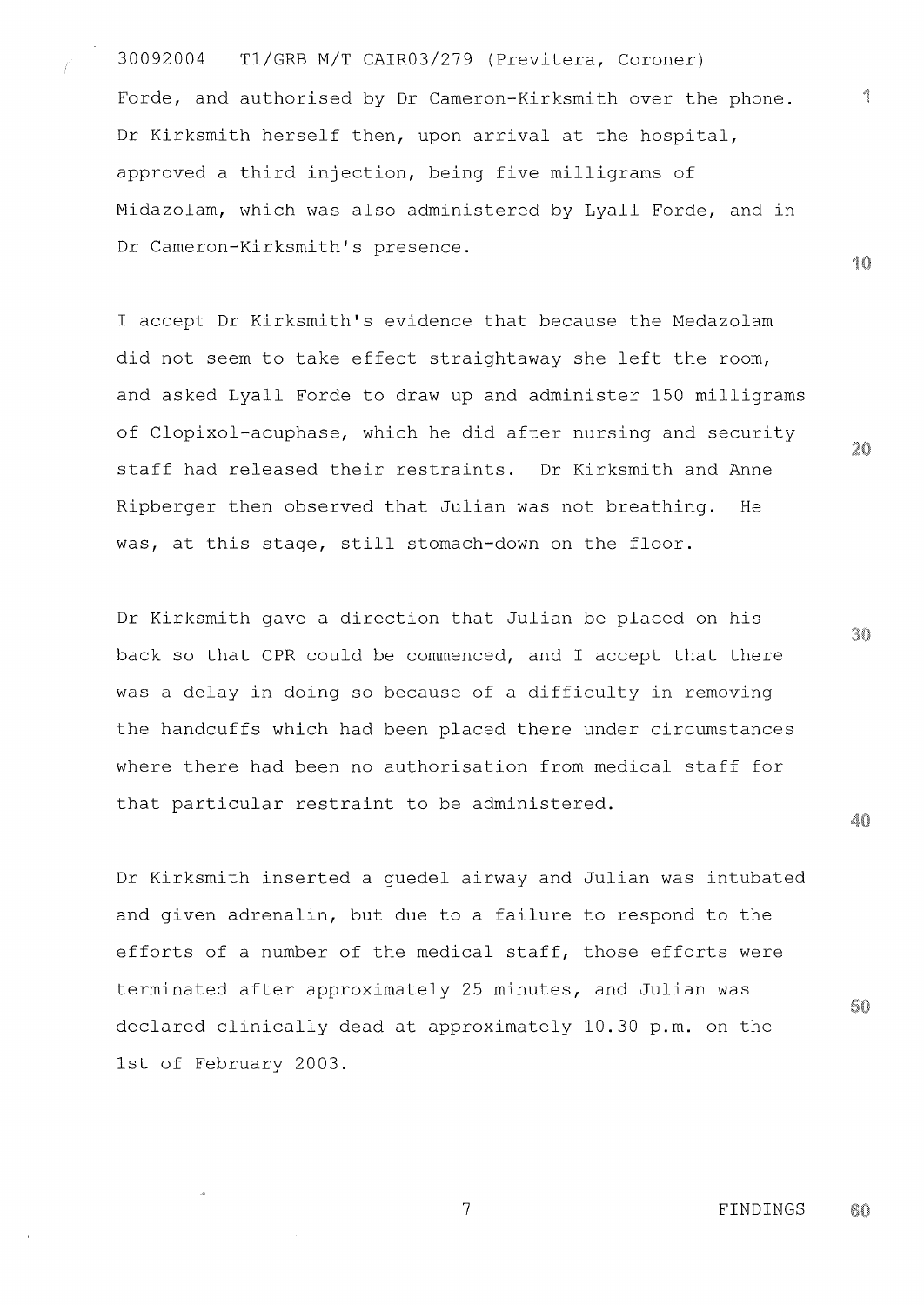30092004 T1/GRB M/T CAIR03/279 (Previtera, Coroner)

In relation to the medication authorised and administered, I accept the evidence of Professor Williams, the pathologist who conducted the autopsy, that the quantities of the respective drugs were quite low, so as to rule out death by reason of a medication-related respiratory depression.

Professor Williams also ruled out that the internal bruising to Julian's neck, which is opined by him to be the fatal injury, is not likely to have been associated with the resuscitation attempts. Whilst he does not rule out as a possibility that the sitting by a 100 to 110 kilogram person on the back of Julian - who was approximately 60 kilograms caused significant breathing difficulties, which may have culminated in Julian's death, Professor Williams does not consider that as significant to the death as the internal injuries to the neck which were caused, in his view, by significant and broad application of force to the front of the neck.

Whether this force was the result of a direct neck hold to Julian by a person or persons, the result of the falling to the floor whilst held by the persons referred to, or some other activity occurring during what can only be described as a violent struggle is unable, unfortunately, to be determined.

Professor Williams is of the view that if the death had been by way of compression of the chest, the evidence upon autopsy would have been markedly different. The coronary arterio-

 $20$ 

 $\mathcal{A}_{\frac{3}{2}}$ 

10

30

40

50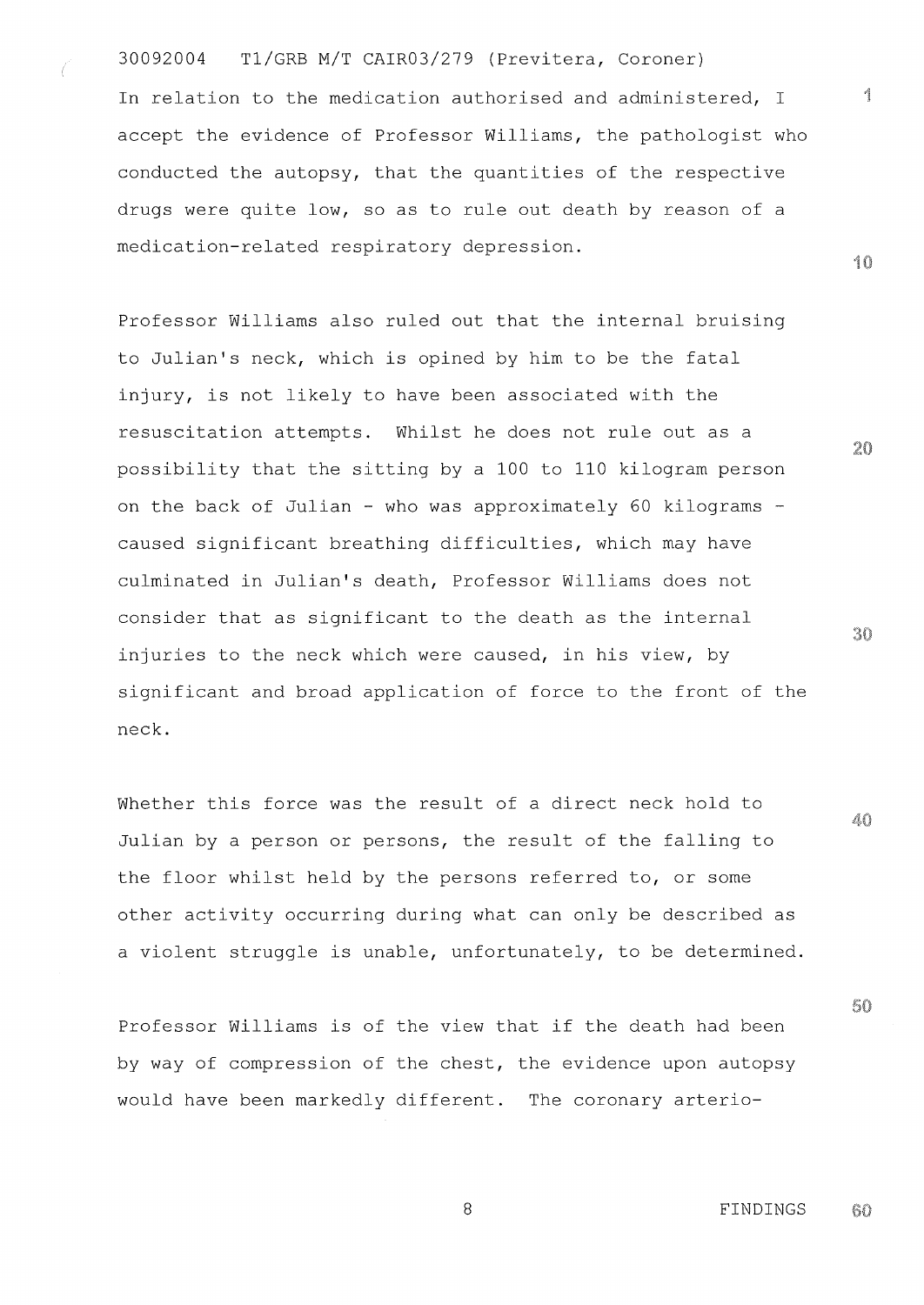30092004 T1/GRB M/T CAIR03/279 (Previtera, Coroner) sclerosis found by Professor Williams upon post-mortem he considers to be incidental to the death.

<sup>I</sup> therefore make the following findings. The deceased, Julian Arasina Lee, born on the 24th of February 1979 died at the Cairns Base Hospital on the 1st of February 2003 as a result of compression of the neck, secondary to which Julian suffered from coronary arterio-sclerosis. The means by which the compression of the neck occurred, I have already indicated, cannot be determined with any certainty.

At this time the Court again offers its condolences to the family and friends of Julian, who have attended the inquest and are here today. I now intend to comment upon matters that have occurred since the death, but not necessarily consequent upon it with a view to making some recommendations.

Following Julian's death there was an operational review of the Mental Health Unit at Cairns Base Hospital. This was conducted by Dr Jacinta Powell, and the review was tendered into evidence as Exhibit Number 44. Jacinta Powell is the acting director of the Mental Health Unit for the State of Queensland. Highlighted in that review was a change in training for healthcare workers to the aggressive behaviour management training for healthcare workers, and that manual was admitted as Exhibit Number 48 in the proceedings.

 $20 \,$ 

<sup>1</sup> 0

e.

 $40$ 

50

30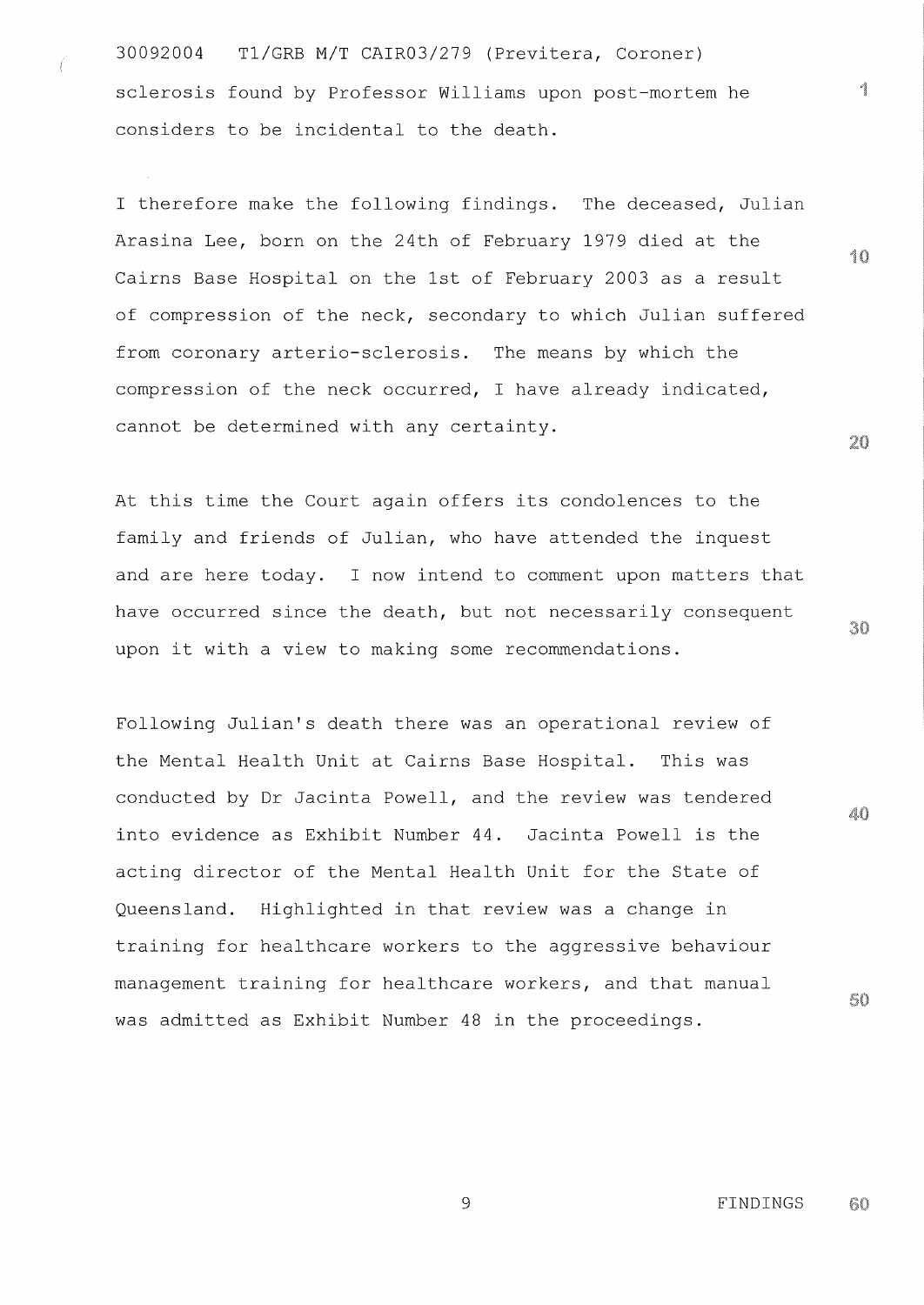30092004 T2/RGC M/T CAIR03/279 (Previtera, Coroner) The Court accepts the evidence of Joanne Eussen, clinical nurse consultant of the particular ward at the Cairns Base Hospital and Dr Janet Bayley, the director of that unit that not all staff will have completed the five day training package until May 2005.

This training package, amongst other things that the Court will refer to, in the Court's view is significant training given that in the view of Ms Eussen, Dr Bayley and Dr Powell it contains innovative, novel and different management behaviours to be adopted by staff in the event of aggressive behaviours exhibited by patients in the Mental Health Unit since that training package came into existence.

It is of some concern - and I should say great concern - that despite Julian's death on the 1st of February 2003 it will take in excess of two years subsequent to that event for all staff to be trained in these techniques.

<sup>I</sup> accept the evidence of Dr Bayley that funding considerations 40 are relevant in the staggered approach taken in relation to the training of all staff, that there is apparently some question mark over funding for refresher or ongoing training and likewise a question mark over funding to provide relief staff whilst other staff are completing the training.

I intend now to make a number of recommendations in relation to that training as well as a number of other matters which in the Court's view had they been implemented as at the date of

10

 $20$ 

30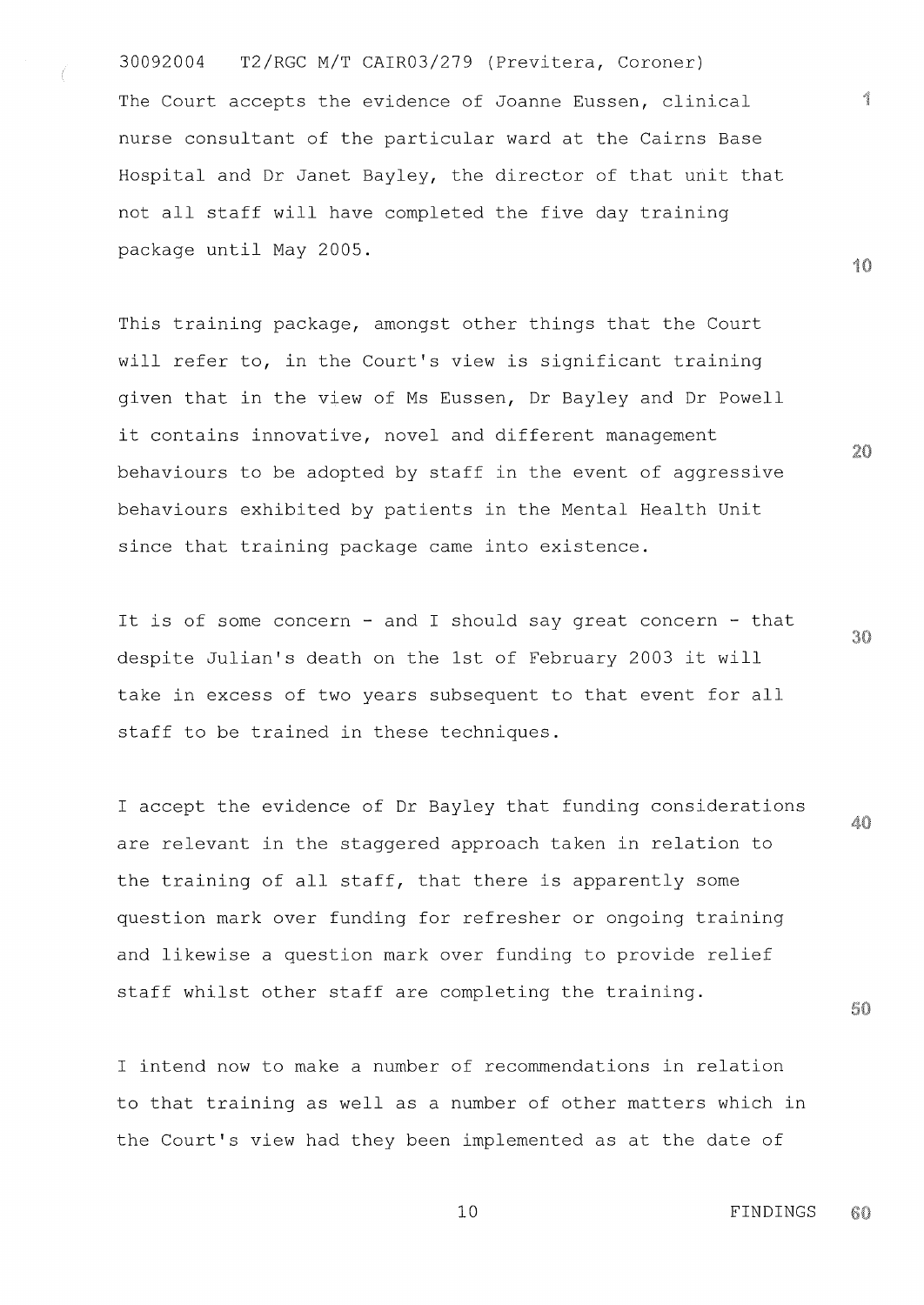30092004 T2/RGC M/T CAIR03/279 (Previtera, Coroner) Julian's death would well have decreased the risk to him and the consequent sadness and irretrievable loss to his family and friends.

These recommendations are made with a view to avoiding any 10 further occurrence of this kind to people in Julian's position and those in the position of his family and friends.

In making these recommendations I urge the relevant authorities to consider each and every recommendation as a minimum requirement and the totality of them as an absolute necessity.

**The recommendations are as** follows:

- 1. That funding be made available for all staff of the Mental Health Unit including security staff to undertake the Aggressive Behaviour Management Training;
- 2. That instead of security staff attaching to the hospital as a whole there be dedicated security staff attached specifically and permanently to the Mental Health Unit so that these staff have a particular understanding of the very special needs of those persons admitted to the unit;
- 3. That the Aggressive Behaviour Management Training be recognised as a long term training project for all staff and that funding be made available for

30

40

 $20$ 

60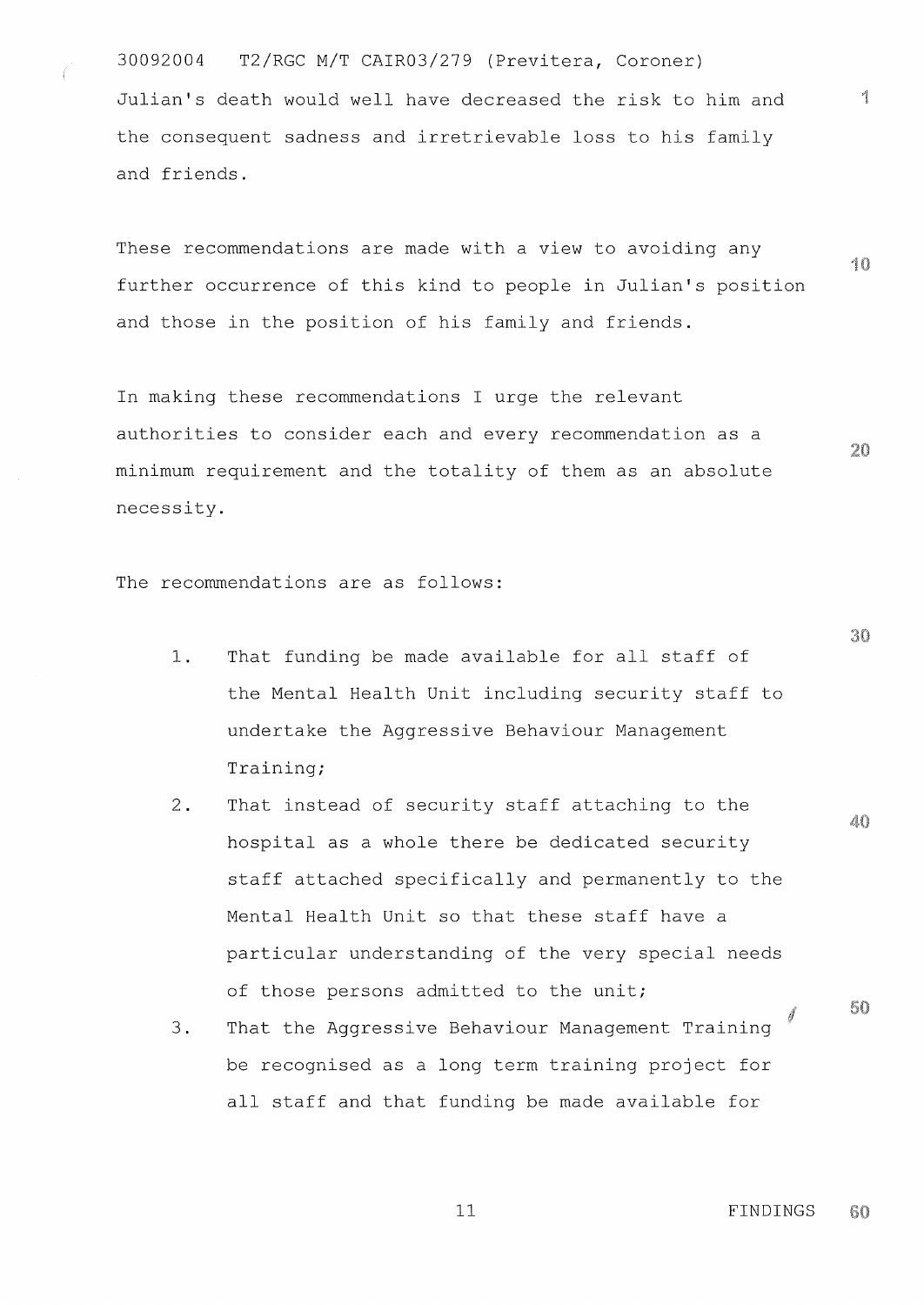- 30092004 T2/RGC M/T CAIR03/279 (Previtera, Coroner) ongoing training by way of refresher courses on a regular basis;
	- 4. That Queensland Health make funding available to fill positions necessarily vacant while staff in those positions undertake the training and refresher courses, that this funding be made available on an urgent basis so that there is no further delay and certainly not the delay until May 2005 before all staff are trained in this necessary manner;
	- 5. That all newly recruited staff and commencing staff including medical staff, all other health professionals and security staff undertake this Aggressive Behaviour Management Training prior to commencing employment;
	- 6. That the document titled "Management of adults with severe behaviour disturbance, guidelines for clinicians" which was admitted as Exhibit Number 38 subparagraph K in these proceedings, also be distributed to all health professionals prior to commencement of employment at the Cairns Base Hospital Mental Health Unit. It contains highly relevant and indeed crucial information as to how such persons ought be treated and managed whilst in the Mental Health Unit;
	- 7. That a policy be developed in relation to the implementation of a more effective means of communication between the staff on the ward and the treating doctor in relation to the approval or otherwise of particular restraints, and in this case

<sup>1</sup> **0**

and in 1980.<br>Ngjarje

20

30

40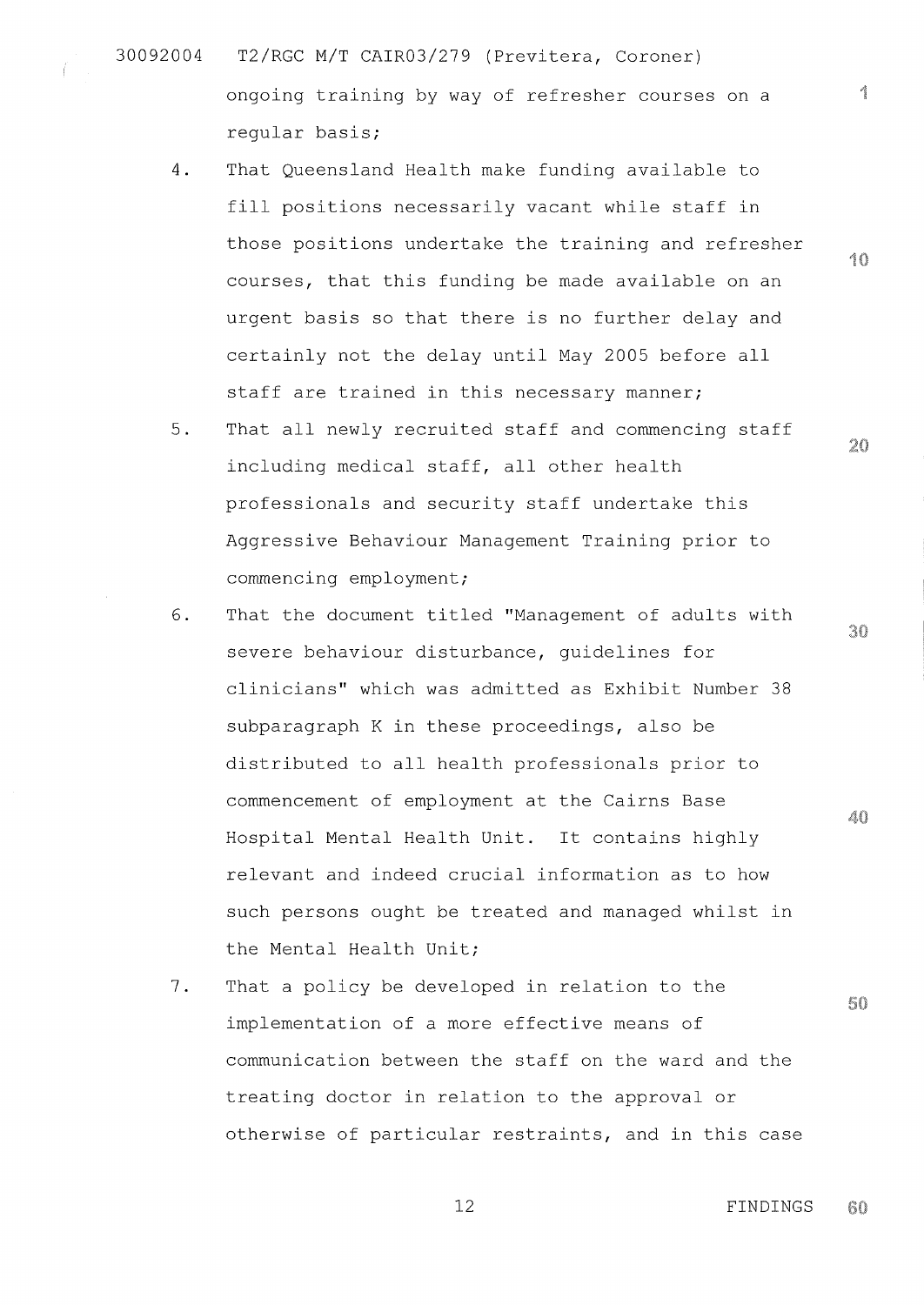30092004 T2/RGC M/T CAIR03/279 (Previtera, Coroner)

there was no doctor on the ward but communicating by telephone at least for the initial part of the drama that unfolded and I will say more about that later;

- 8. That the Aggressive Management Behaviour Training manual be reviewed so as to remove the ambiguity arising in relation to whether, upon restraint, individuals are to be placed in the prone position, that is on their stomachs as Julian was or otherwise. Page 171 of the current participant manual states that individuals must never be placed in the prone position when restrained whilst page 189 advocates that prone positioning provides the greatest safety;
- 9. That Queensland Health undertake a complete review of the literature concerning the policies and procedures for the management of incidents of aggression in the various Mental Health Units to ensure that it does accurately reflect those policies and procedures and does not provide any means by which any person could be ever confused about the way in which patients are to be restrained;
- 10. That in so far as the word "takedown" is used in any literature to describe a restraint of a client that such phrasing be removed and replaced with the word "restraint" to reflect the more humane and appropriate manner in which patients are to be considered and treated;
- 11. That a policy and procedure officer be appointed to

13 FINDINGS60

5

∕

10

 $20$ 

30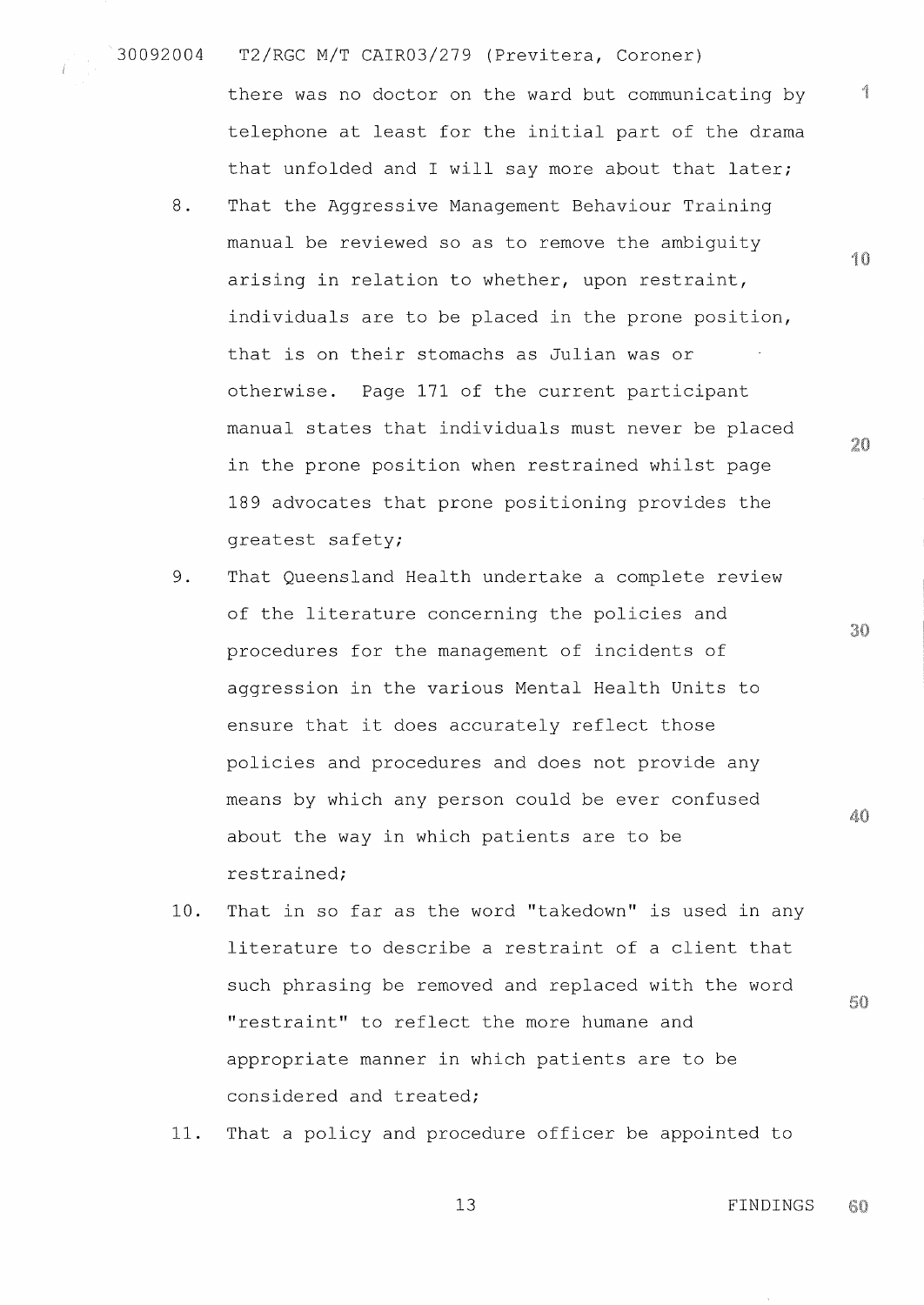- 30092004 T2/RGC M/T CAIR03/279 (Previtera, Coroner) undertake this review and to be responsible on an ongoing basis for the proper and timely communication to all staff of the policies and procedures;
	- 12. That an incident management officer be appointed to the Mental Health Unit on a full-time basis to monitor clients of the Mental Health Unit upon admission and subsequent to admission for the purposes of more effectively managing any potential incidents with a view to preventing **same** . Perhaps if there had been such an officer upon Julian's admission there may very well have been facts and circumstances known then to the staff of the Mental Health Unit which would have resulted in a different treatment regime;
	- 13. That Queensland Health provide funding for a male indigenous health worker to be available on the ward to cater for any special needs of indigenous male clients. Again, as a Papua New Guinean Julian was such a client and his particular needs and circumstances might have been better known if such a worker had been available;
	- 14. That Queensland Health undertake a review of the appropriate staffing levels for all professional staff. It may be that if there had been a doctor on the ward present at the time when the incident first erupted that matters may have been differently dealt with;
	- 15. That Queensland Health provide funding for

14 FINDINGS 60

**0**

**40**

**50**

**10**

**1**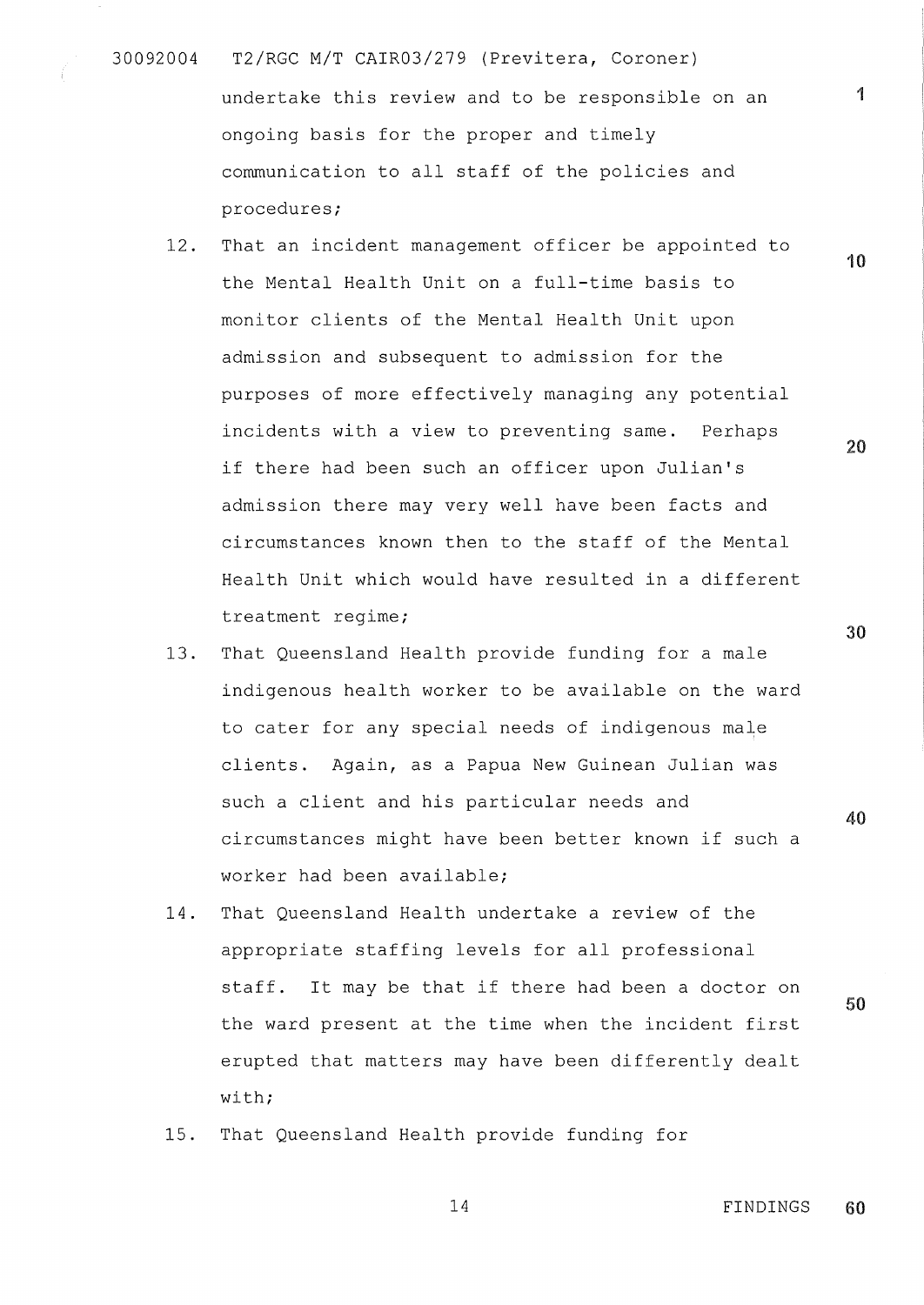- 30092004 T2/RGC M/T CAIR03/279 (Previtera, Coroner) additional medical staff in the Mental Health Unit;
	- 16. That Queensland Health undertake a review of the manner in which incidents of aggression are monitored and recorded;
	- 17. That Queensland Health introduce the establishment of committees within Mental Health Units whose task it is to analyse trends in relation to reported incidents of aggression in the units so that there might be seen to be a pattern evolving from which information can be gleaned and steps can be taken to reduce and hopefully eradicate any further occurrences of this kind;
	- 18. That Queensland Health provide funding to enable such architectural renovation to occur which will provide a clear view from the nurses' station to the end of the ward in each unit of the Mental Health Unit. This is not the case in the Mental Health Unit of the Cairns Base Hospital. Smoother management could only result from staff at the nurses' station being able to view what is going on 40 in the totality of the ward at all times;

Those are the recommendations which I make. I know that it is too late for Julian but hopefully upon the authorities taking those recommendations into account that persons such as Julian can be saved and that persons who are his family and friends can be spared the anguish that I know has been experienced by this incident and the inquest.

10

ń

 $20$ 

50

60